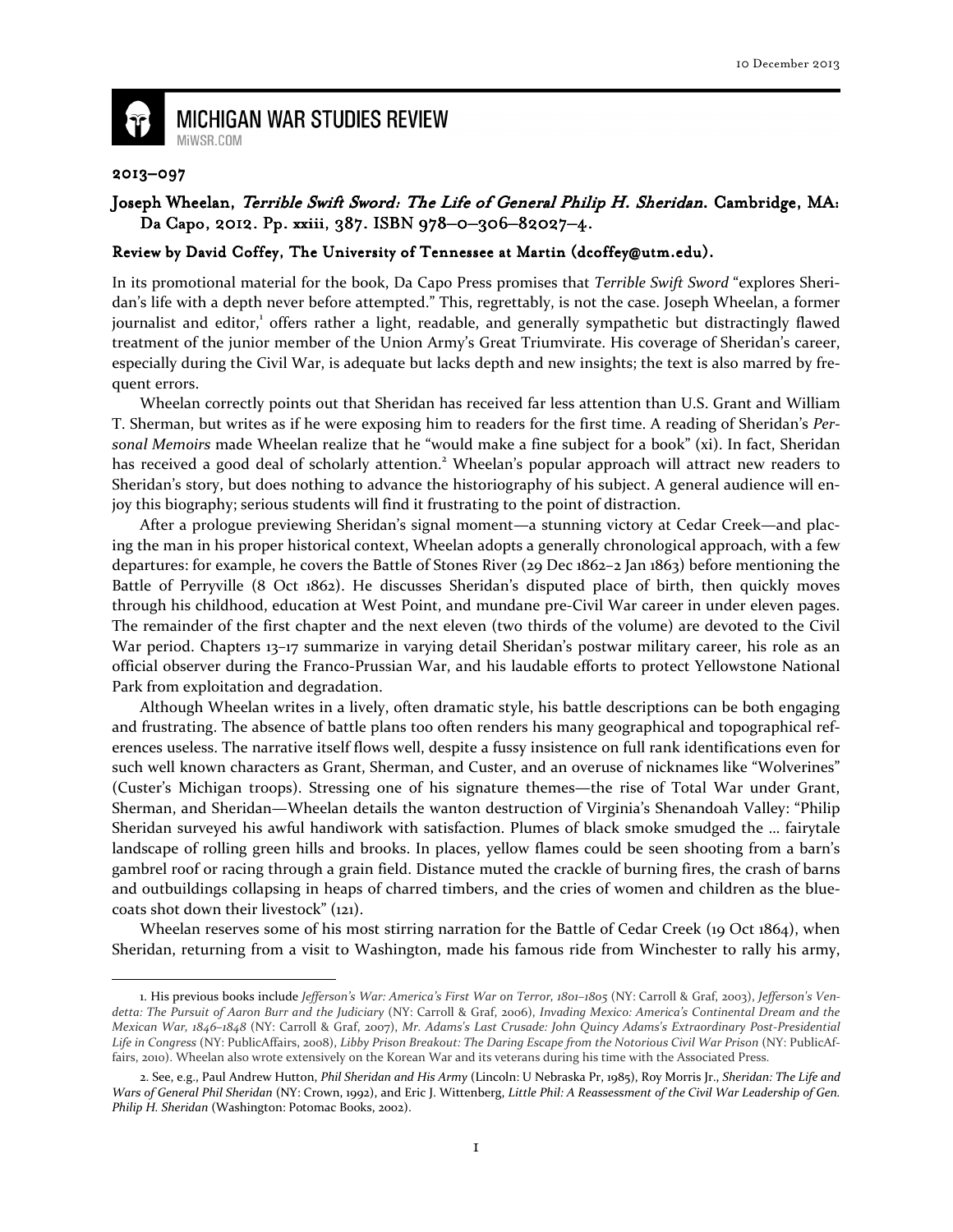routed earlier in the day, to a stunning victory that confirmed his place as a hero of the Union and assured President Abraham Lincoln's reelection the following month. "Never before had Sheridan's personal magnetism exerted as powerful an influence as it did on this day. His mere presence, cementing the special bond Sheridan had formed with his men during their previous victories over [Gen. Jubal A.] Early, produced an electric, if not magical, effect" (151). While it is generally accepted that the army had recovered sufficiently to avoid complete catastrophe, Sheridan certainly turned a likely defeat into an unlikely victory in a single day.

 Wheelan's brief attention to Sheridan's well known magnanimity toward defeated Indians and his crusade to protect and preserve Yellowstone offers pleasant vignettes in a story otherwise steeped in destruction. Other postwar aspects of his life, however, such as his official duties, the final Indian campaigns, and his family life, are handled unevenly with sparse detail. The famous 1877 Nez Perce campaign, for example, is omitted, although it involved Sheridan in a controversy over the rightful distribution of credit for the capture of Chief Joseph's heroic band.

 While his assessment of Sheridan the soldier and the man is overwhelmingly positive, Wheelan duly notes his many shortcomings: for example, his heavy-handed administration of Reconstruction Louisiana and Texas. As the author stresses repeatedly, Sheridan produced exceptional battlefield successes, leading from the front and exerting his electrifying persona. During the final year of the war, Sheridan contributed more to the Union victory than any other field commander by defeating J.E.B. Stuart at Yellow Tavern, gaining critical triumphs in the Shenandoah Valley, orchestrating the decisive blow at Five Forks, and outracing Robert E. Lee's army to Appomattox Court House. Wheelan contends that his astute coordination of cavalry and infantry in battle anticipated the armored forces of World War II.<sup>3</sup> Throughout, he makes valid points, employing reliable secondary materials and such published primary sources as memoirs and personal correspondence. Oddly, however, he does not indicate archival sources or unpublished manuscript collections. Sheridan's own papers at the Library of Congress are listed under books and articles in the bibliography. And newspaper articles are cited only indirectly from secondary sources.

 The treatment of Sheridan's postwar career highlights his central role in the final subjugation of the Indians and his efforts to protect Yellowstone. The favorable interpretation here is backed by strong secondary sources.<sup>4</sup> Wheelan's only venture into the controversial is his implication that Sheridan, when asked his advice by Chancellor Otto von Bismarck about dealing with French guerrillas during the Franco-Prussian War, unleashed a monster by sharing his total war theories; total war doctrine was, of course, a major component of twentieth-century German war planning, with especially horrific and ghastly consequences under the Nazis during World War II. "Assuredly, Sheridan cannot be blamed. But he planted the seed of an idea with Bismarck and his staff that later bore terrible fruit" (313). Aside from this bold assertion, readers will find little new information or useful research in the book.

 The book's decidedly positive presentation of Sheridan may raise eyebrows among readers sympathetic with the pro-Southern, "Lost Cause" narrative or the unsavory characterization of Sheridan as brash, heartless, self-serving, and reckless.<sup>5</sup> While evaluations of Sheridan's postwar career vary widely, Wheelan takes a measured approach, avoiding excessive praise for so enthusiastic an agent in the conquest of the American Indians.

 Unfortunately, this book is riddled with mistakes, ranging from erroneous Confederate military nomenclature (especially, rank designations),<sup>6</sup> misidentified armies and individuals,<sup>7</sup> incorrect department or

 $\overline{\phantom{0}}$ 

<sup>3.</sup> See further my Sheridan's Lieutenants: Phil Sheridan, His Generals, and the Final Year of the Civil War (Wilmington, DE: Rowman & Littlefield, 2005).

<sup>4.</sup> Including Hutton (note 2 above), Clarence C. Clendenen, Blood on the Border: The United States Army and the Mexican Irregulars (NY: Macmillan, 1969), and Robert M. Utley, Frontier Regulars: The United States Army and the Indian, 1866-1891 (NY: Macmillan, 1974).

<sup>5.</sup> See Wittenberg (note 2 above).

<sup>6.</sup> Wheelan writes that Sheridan was promoted to brigadier general in the regular army in the wake of his victory at Winchester, "making his general rank permanent not brevet" (115). "Brevet" refers specifically to an honorary promotion in recognition of outstanding performance or length of service. Sheridan never held the brevet of brigadier general or major general for that matter; prior to this